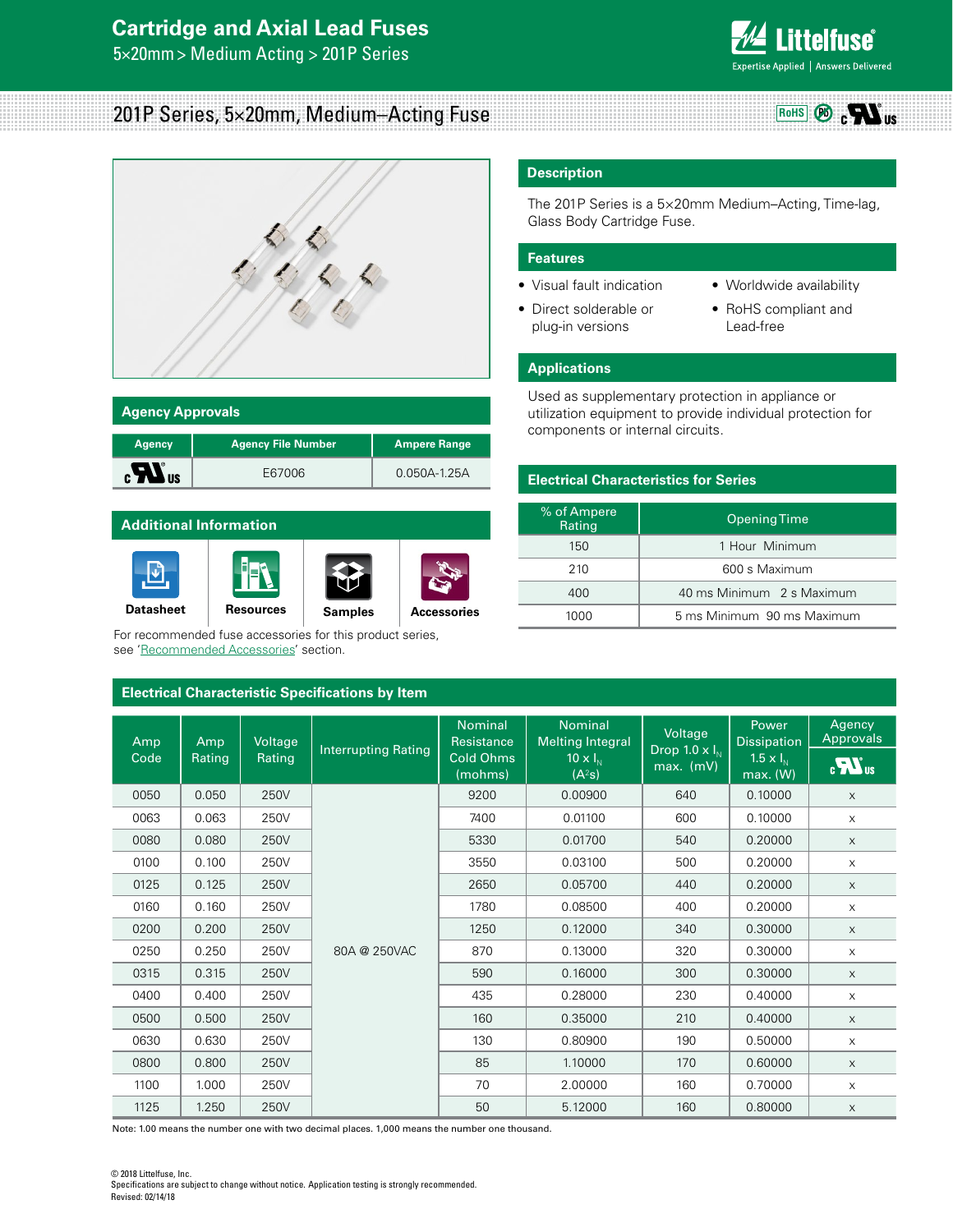

5×20mm > Medium Acting > 201P Series

#### **Temperature Re-rating Curve**





#### **Soldering Parameters - Wave Soldering**



#### **Recommended Process Parameters:**

| <b>Wave Parameter</b>                    | <b>Lead-Free Recommendation</b>   |
|------------------------------------------|-----------------------------------|
| Preheat:                                 |                                   |
| (Depends on Flux Activation Temperature) | (Typical Industry Recommendation) |
| Temperature Minimum:                     | $100^{\circ}$ C                   |
| Temperature Maximum:                     | $150^{\circ}$ C                   |
| Preheat Time:                            | 60-180 seconds                    |
| Solder Pot Temperature:                  | 260°C Maximum                     |
| Solder DwellTime:                        | 2-5 seconds                       |

#### **Recommended Hand-Solder Parameters:**

Solder Iron Temperature: 350°C +/- 5°C Heating Time: 5 seconds max.

**Note: These devices are not recommended for IR or Convection Reflow process.**